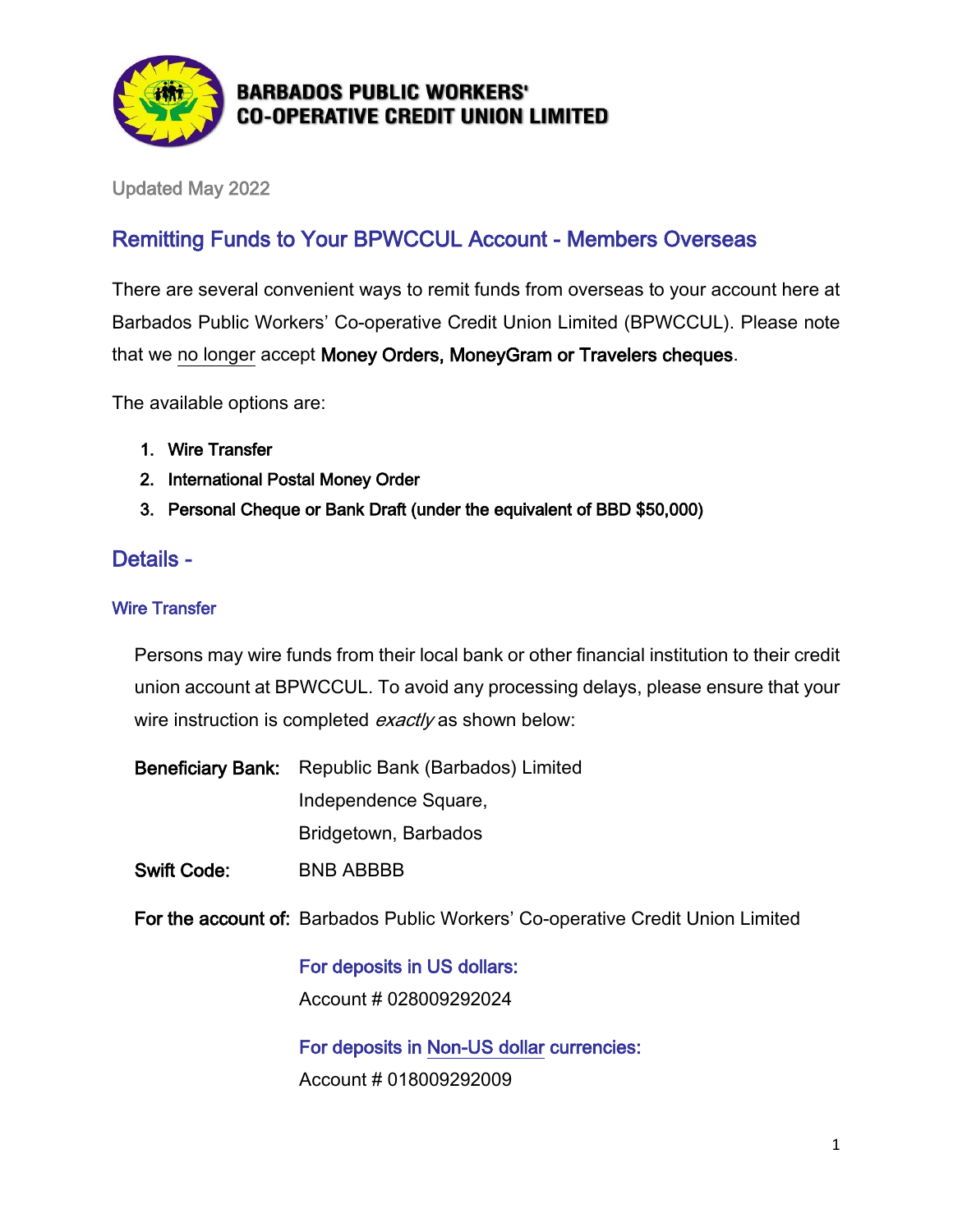# For credit of: same member's name and smember's credit union account number> e.g. John P. Worker, A/C 12345

#### International Postal Money Order

Members may send an International Postal Money Order which should be made payable to: "Barbados Public Workers' Co-operative Credit Union Ltd.".

### Personal Cheque or Bank Draft (under the equivalent of BBD \$50,000)

Members may also send a personal cheque or bank draft made payable to: "Barbados Public Workers' Co-operative Credit Union Ltd." for "insert name of payee here"

- Take note that personal cheques and drafts will be held for 30 working days to allow time for bank clearing.
- Funds in excess of BBD \$50,000 must be sent via wire transfer.

## A Special Note on Large Deposits

To satisfy local and international anti-money laundering regulations, it is required that any deposit of BBD \$10,000 (USD \$5,000) or greater must be accompanied by a *Declaration* of Source of Funds (DSF) completed by the depositor. If your remittance is the equivalent of BBD \$10,000 or more, you must complete, sign and send a written DSF form at the same time that you send the funds. The Declaration of Source of Funds form is available for download from their website, [www.publicworkers.bb.](file://///bssvrfs01/Marketing/BPWCCUL/Overseas/Overseas%20Remittance/www.publicworkers.bb.)

## Withdrawing Funds from Your BPWCCUL Account - Members Overseas

Use the following steps in order to make withdrawals while abroad:

- Download and complete the Authorization for Withdrawal form found on the Forms page of our website.
- Submit the notarized form along with a notarized copy of valid photo identification to the Credit Union for processing.